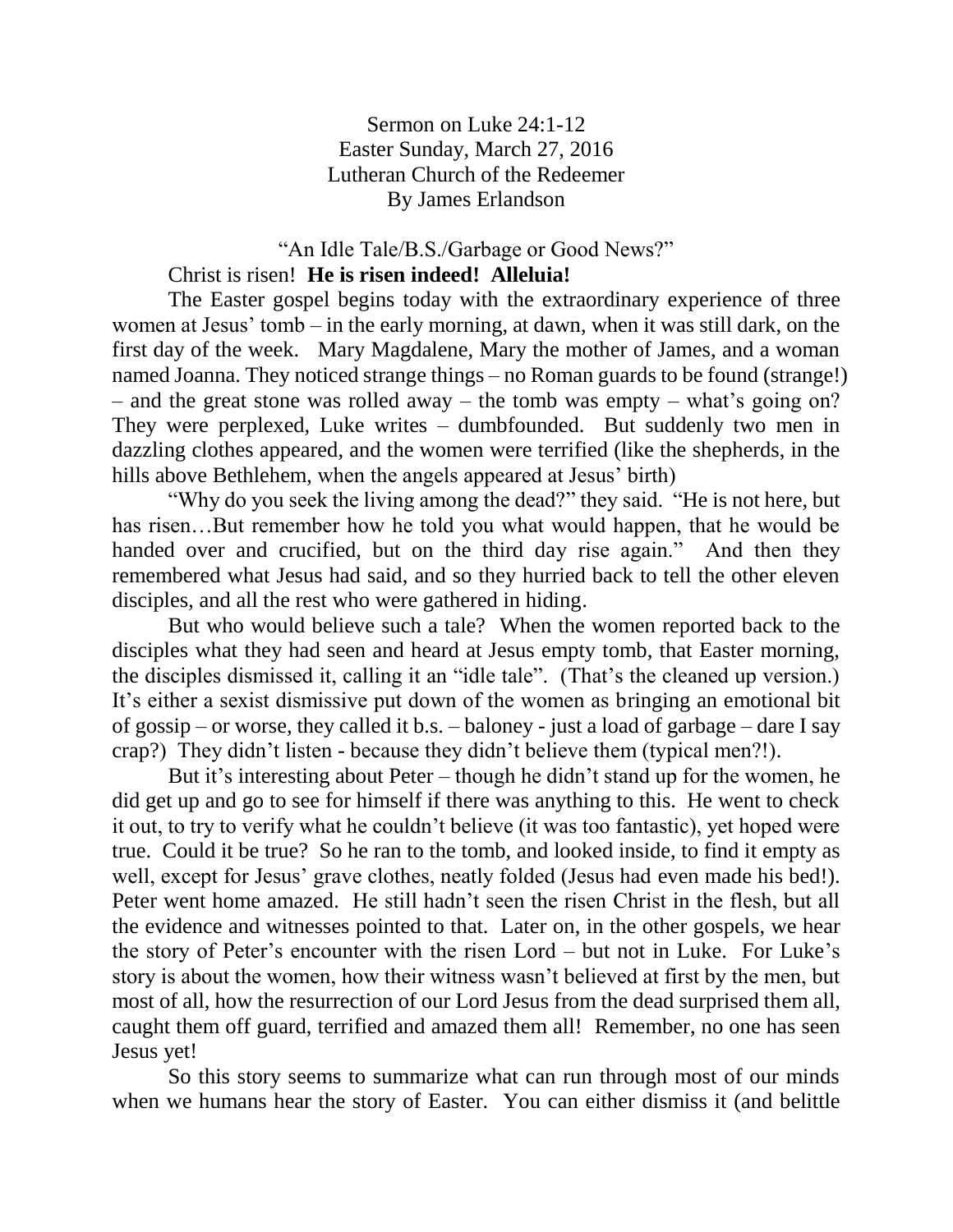anyone who would believe it), you can take it at face value (lucky for you if you have a simple, child-like faith that will accept the story as it is told), or you go looking for evidence yourself, to see if it "might" be true (because wouldn't it be great if it were!). Dismiss it, believe it, or check it out. (Trust – but verify!) What else is there to do? Most of us don't take the story at face value any more – those days are long gone. Some of the faithful few are like the women, who rose up early in the morning to seek out Jesus for themselves, and serve their Lord lovingly.

But it seems to me that we in the Church today are mostly like Peter in the story. Some days we might be like the other disciples, and dismiss the women's story of what they saw, out of hand. It's too unbelievable, too contrary to our experience in this world. Human beings just don't rise from the dead, no matter how much we want them to be, how much we pray or bargain with God. When people die, they stay dead. That's all that we know for sure. But what the three women told the disciples that morning intrigued Peter, even though he was too afraid to say so. He went to check it out, to see if there was something to what they said. And he saw that there was, just as they had said. Today we hear a lot of people – a majority of people – scoff at the likehood of Easter being true, or a Son of God being raised from the dead. How can we refute them? We are not eye witnesses – no one is! But this Easter morning it is like you and I and everyone here is like Peter, getting up out of bed and coming to the church to hear that same story, that gives us hope. Actually, every Sunday morning that you come to worship, any time you and I gather with others to hear the gospel read, we are like Peter going to the tomb to check it out, to see if Jesus's body is there, or if he has risen. And on Easter morning, Peter RAN to the tomb, hoping against hope that the women had told the truth! So you and I got up a bit earlier this morning, dressed up a little finer perhaps, made sure everyone in the family is ready to go, and perhaps have come with a little more "bounce" in your step, because it is Easter morning, and you are coming to check out a really important truth in your life – that there is life, even after we die, just as Jesus promised. But we must also recognize that some of you may identify with the women in the story – who weren't believed, even when they told the truth. That may be next year's sermon!

So how do YOU respond to the story? You must admit, it is exhilarating and fun to come to worship in Christian churches on Easter Sunday and have everyone sing and celebrate as if it were easy for all of us to believe it, and be united in the witness to the world that Jesus Christ, once crucified, has risen from the dead! (He is risen indeed!) Today we sing great hymns of faith, hear the story again and shout alleluias, almost like this were the NCAA championships and we are all behind the same team in March Madness, that our team won and we won the office pool! Christ is risen! He is risen indeed, Alleluia!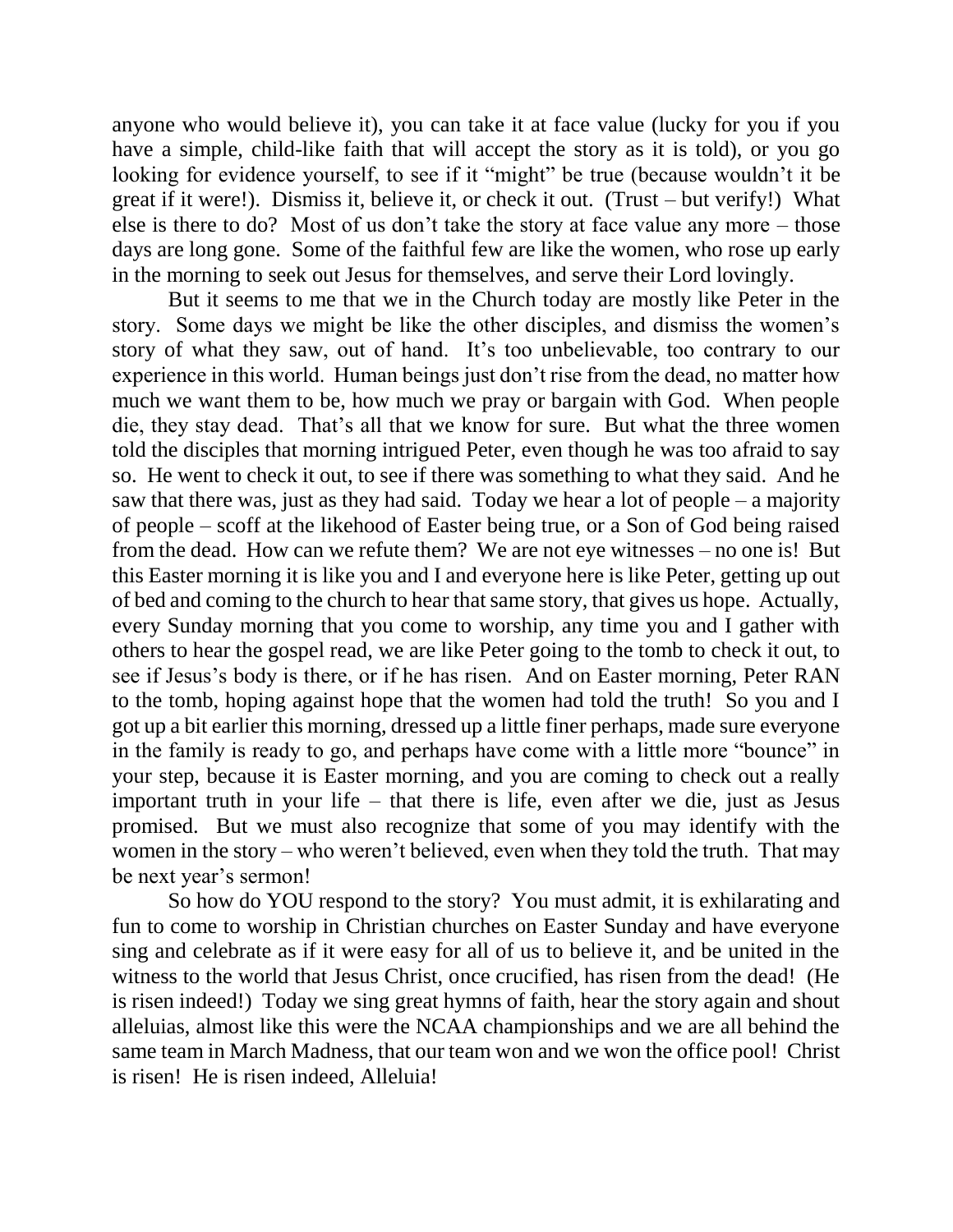But it's never that easy, is it?! We don't easily accept from others what seems "too much" to believe and beyond our normal human experience. Some folks can't even imagine that there is a God, much less a risen Lord. Like, a human being rising from the dead – yeah, right, just show me! But in the gospel stories of the resurrection we hear the women witness what they saw and heard – that the tomb was empty, and angels appeared, saying that Jesus had risen from the dead! And in John's version of the gospel, Mary Magdalene said that she had "seen the Lord", alive and well, in the garden, saying her name (which is how she recognized him). Later in John's gospel, a skeptical disciple named Thomas didn't believe until he saw the scars on Jesus' hands and in his sign. We'll deal with that story next week!

But I guess faith and life are not about what you and I say we believe today in church, or even what we sing in worship, or think we believe about Jesus. It's about what you and I do with this story tomorrow, and what we do with our faith out there in the world for the rest of the week, and the rest of our lives. What do we do as the Church, as a congregation, to witness to our Lord who lives, in and through our lives, our words, and our actions in his name! That's the real test of faith! If we believe it, surely we will love one another, and love our neighbors as ourselves, just as Christ commands us.

Because the meaning and the purpose of the Easter story is in how it can and should change our whole perspective – for the Resurrection of our Lord has changed everything! By raising Jesus from the dead, God has won a great victory over sin and death! Not that living creatures and human beings no longer die – we all still do – but God has taken away the finality of death, making it a temporary condition before an eternity of living - death is no longer the permanent state of affairs. Because of what God has done through Christ, the biblical "curse of Adam" has been lifted - that although we shall indeed die, we now shall also live, and be raised, as Jesus was!

Having LIFE to look forward to in our future, even after death, does indeed change everything. Having hope makes us look at life differently each day, just as living without hope drastically changes how we view it. Because of Easter, we can always be described as people of hope – forever hopeful, no matter how discouraging and hard life gets. Our liturgy of baptism describes this well:

*God, who is rich in mercy and love, gives us a new birth into a living hope through the sacrament of baptism. By water and the Word, God delivers us from sin and death and raises us to new life in Jesus Christ. We are united with all the baptized in the one body of Christ, anointed with the gift of the Holy Spirit, and joined in God's mission for the life of the world.*

There are great Easter hymns which use the image of "being in prison" for our bondage to sin and death. We can't get away from sin – for it's in our nature – which leads us all to the reality of death. But we sing of this great victory on Easter, in